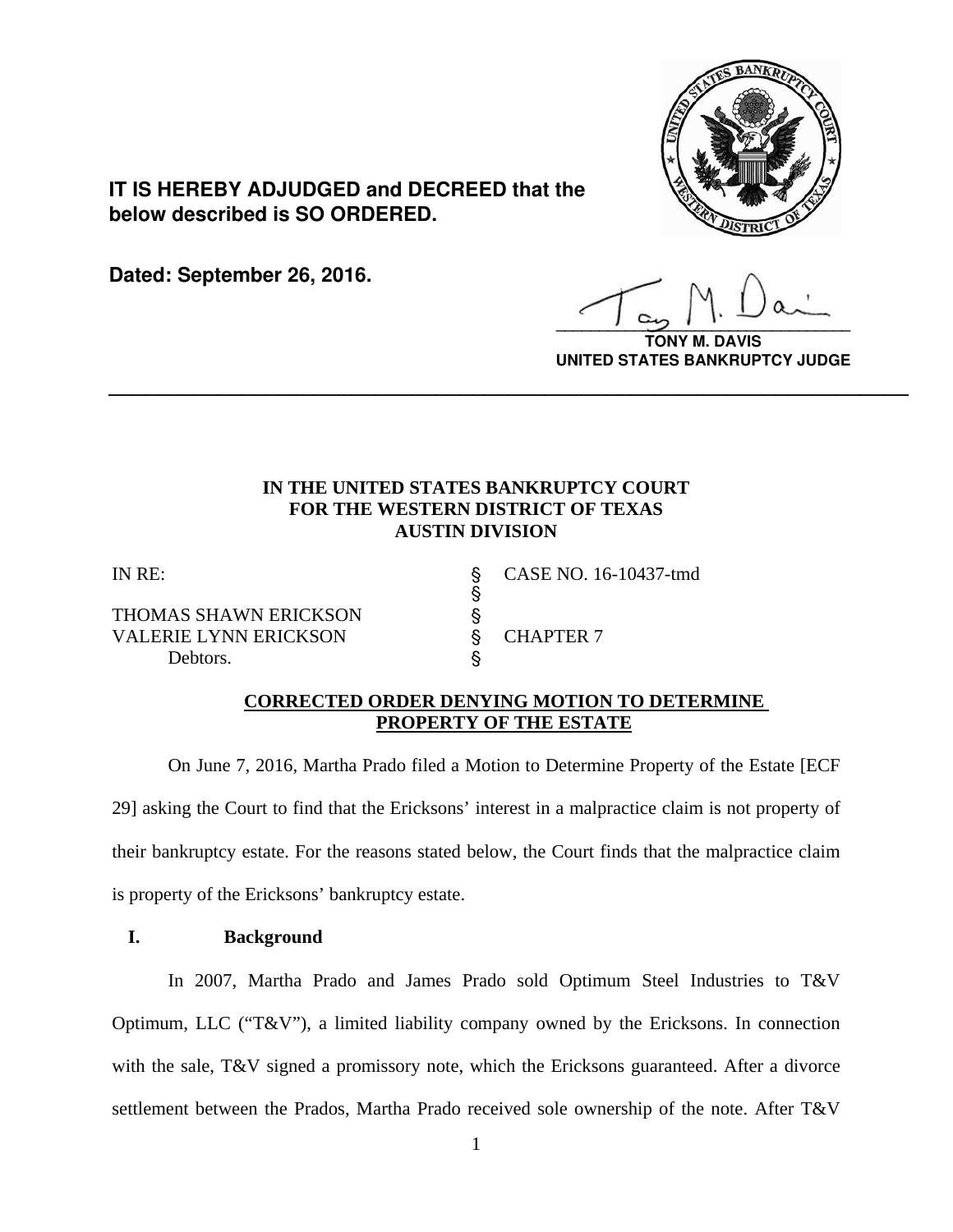and the Ericksons defaulted on the note, Martha Prado filed a state court action and obtained a final judgment against both T&V and the Ericksons. T&V and the Ericksons later filed a malpractice suit against the attorney who represented all three of them in the suit on the note.

Shortly before the final judgment against T&V and the Ericksons was entered, T&V filed for relief under chapter 11 of the Bankruptcy Code.<sup>1</sup> On June 3, 2015, T&V's plan of reorganization was confirmed. The plan provided that Prado's claim would be paid, along with other unsecured claims, from the proceeds of several litigation claims, including the malpractice claim derived from the suit on the note.

Almost one year later, the Ericksons filed for relief under chapter 7 and listed the pending state court malpractice lawsuit<sup>2</sup> as an asset. Prado then filed her motion to determine property of the estate asserting that the malpractice claim is the sole property of  $T&V$ 's chapter 11 estate. The Ericksons and the Trustee filed responses stating that the claim belongs to the Ericksons' chapter 7 estate because the malpractice suit, filed by all three, was based on a judgment awarded against all three. During the hearing on the motion, the parties informed the Court that a \$100,000 settlement from the malpractice suit is being held in a trust account pending the resolution of the motion. At the conclusion of the hearing, all parties were given the opportunity to file further briefing, but no one did so. $3$ 

## **II. Analysis**

This dispute is about the correct interpretation of the term "Malpractice Claims," which are defined in T&V's chapter 11 plan as:

<sup>&</sup>lt;sup>1</sup> It appears from the docket that the judgment was entered in violation of T&V's automatic stay.

<sup>2</sup>**"***Malpractice T&V Optimum, LLC, Thomas Erickson and Valerie Erickson v. Ford, Nassen & Baldwin, et al. Cause No.D-1-GN-15-003409*" <sup>3</sup>

<sup>&</sup>lt;sup>3</sup> On the same day that the hearing was held, T&V's chapter 11 case was dismissed for failure to pay trustee fees. None of the parties in this matter objected to the chapter 11's dismissal, nor did they inform the Court that the chapter 11 was dismissed.